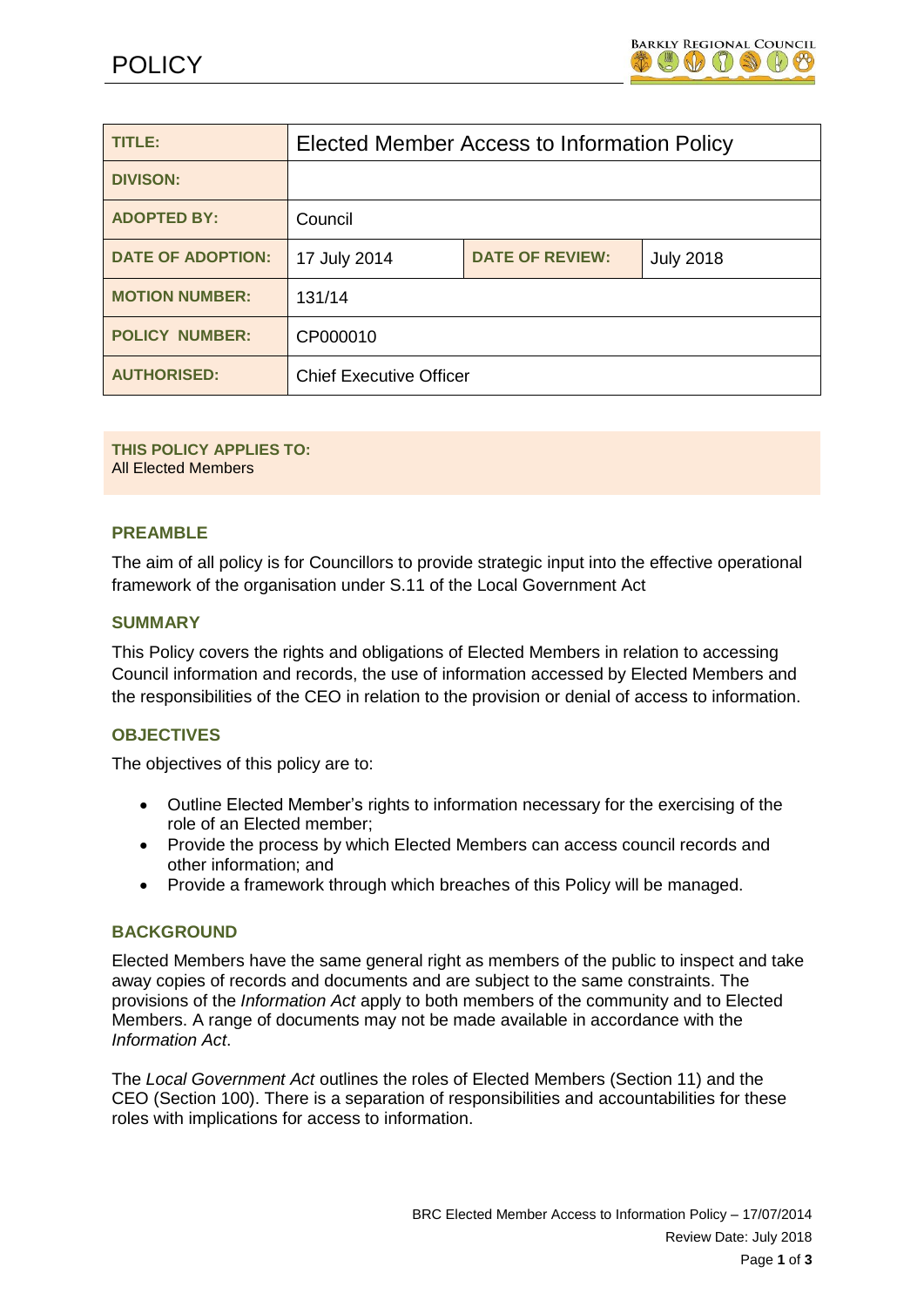# **POLICY STATEMENT**

Elected Members have the right to inspect any record of the Council provided that it is relevant to exercising their responsibility as Elected Members and is not subject to privacy, confidentiality or legal restraint. This right does not extend to matters about which a Member is merely curious.

A Request for access to information will be treated on its merits but as a general rule those records immediately seen as relevant to exercising of a Member's responsibility relate to matters before a Council meeting and matters which will come before Council in the near future.

Members can also request access to other documents of the Council either by a Notice of Motion or by a Freedom of Information application under the *Information Act.*

Elected Members who have a personal or pecuniary interest in a document of Council have the same rights of access as any other person subject to compliance with the Code of Conduct.

#### **ACCESSING INFORMATION**

A Member may ask to inspect a particular Council record. Such requests shall be in writing, addressed to the CEO, and should clearly state the purpose for which access is required. Unless circumstances of urgency apply, three clear working days' notice is required for an inspection of documents stored on site. The timeframe will be extended for those files/documents stored offsite

The CEO will not unreasonably decide that a document is not relevant to the performance of the Member's duty and will provide, in writing, reasons for the decision if access is refused.

If the CEO allows access then this will occur at a suitable date and time in the presence of the CEO or another nominated Council Officer. A Member accessing records is not to remove documents from files or remove any files or documents from Council's premises other than copies (if any) made available by the designated staff member.

If the CEO decides that access to a document or other information held by the Council should not be given to a Member and the Member is dissatisfied with the CEO's ruling then the Member can:

- Seek Council support for the requested access by giving notice of intention to move for the production of the record (Notice of Motion); or,
- Lodge an FOI application under the *Information Act.*

## **ACCESS BY THE PRESIDENT**

The President is subject to the same requirements of access and restrictions on the use of information as apply to other Members. In addition, access will also be provided to documents and files necessary for the President to exercise that role. This includes files relevant to correspondence received directly by the President.

## **ACCESS TO COMPUTER SYSTEM**

Elected Members have access to the computer system for official emails and internet use but **not** access to Council records and databases.